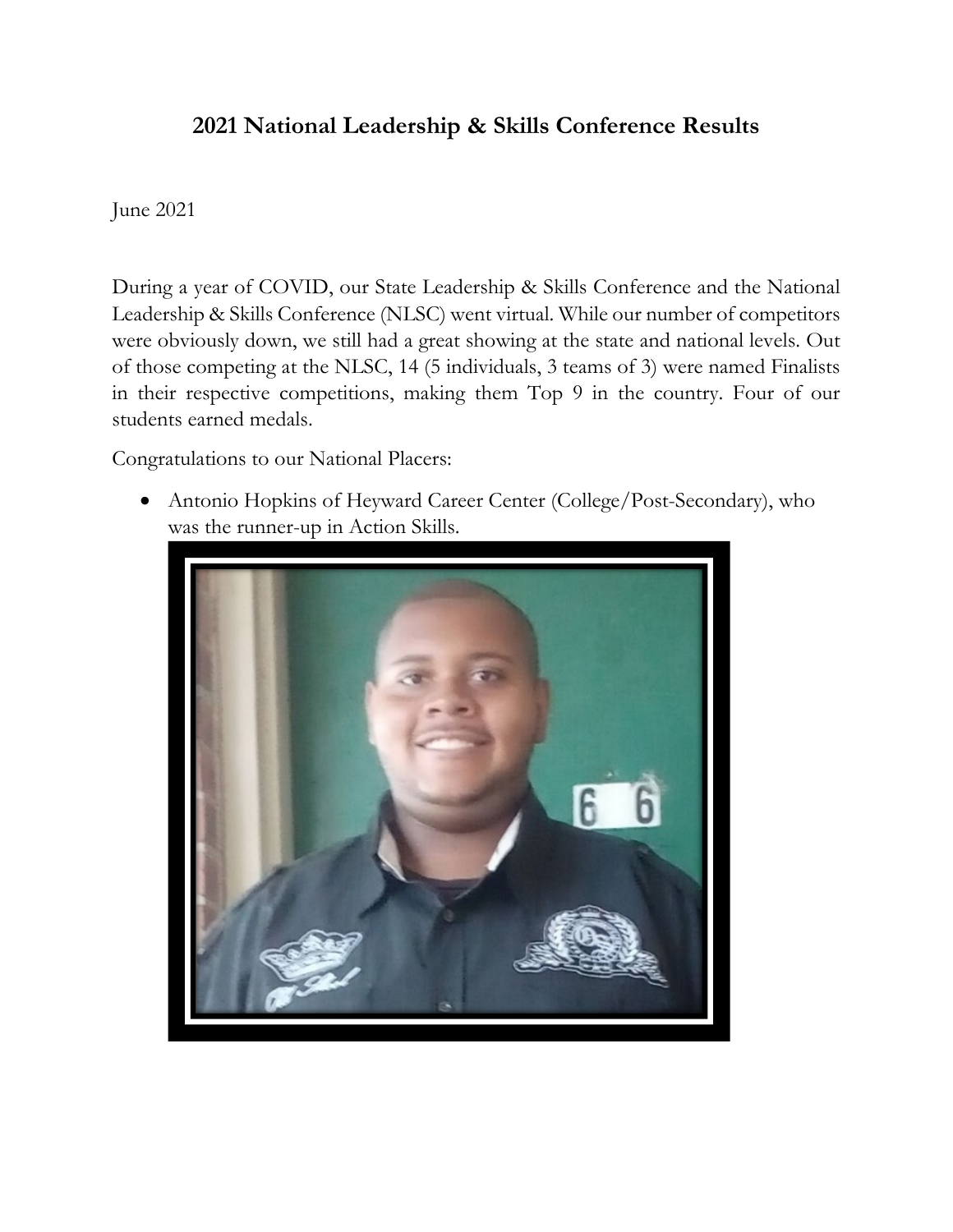• Caylin Porter of the Center for Advanced Technical Studies (HS), who was the runner-up in Prepared Speech.



• Noah Mooney of the Center for Advanced Technical Studies (HS), who was the National Champion in Criminal Justice.